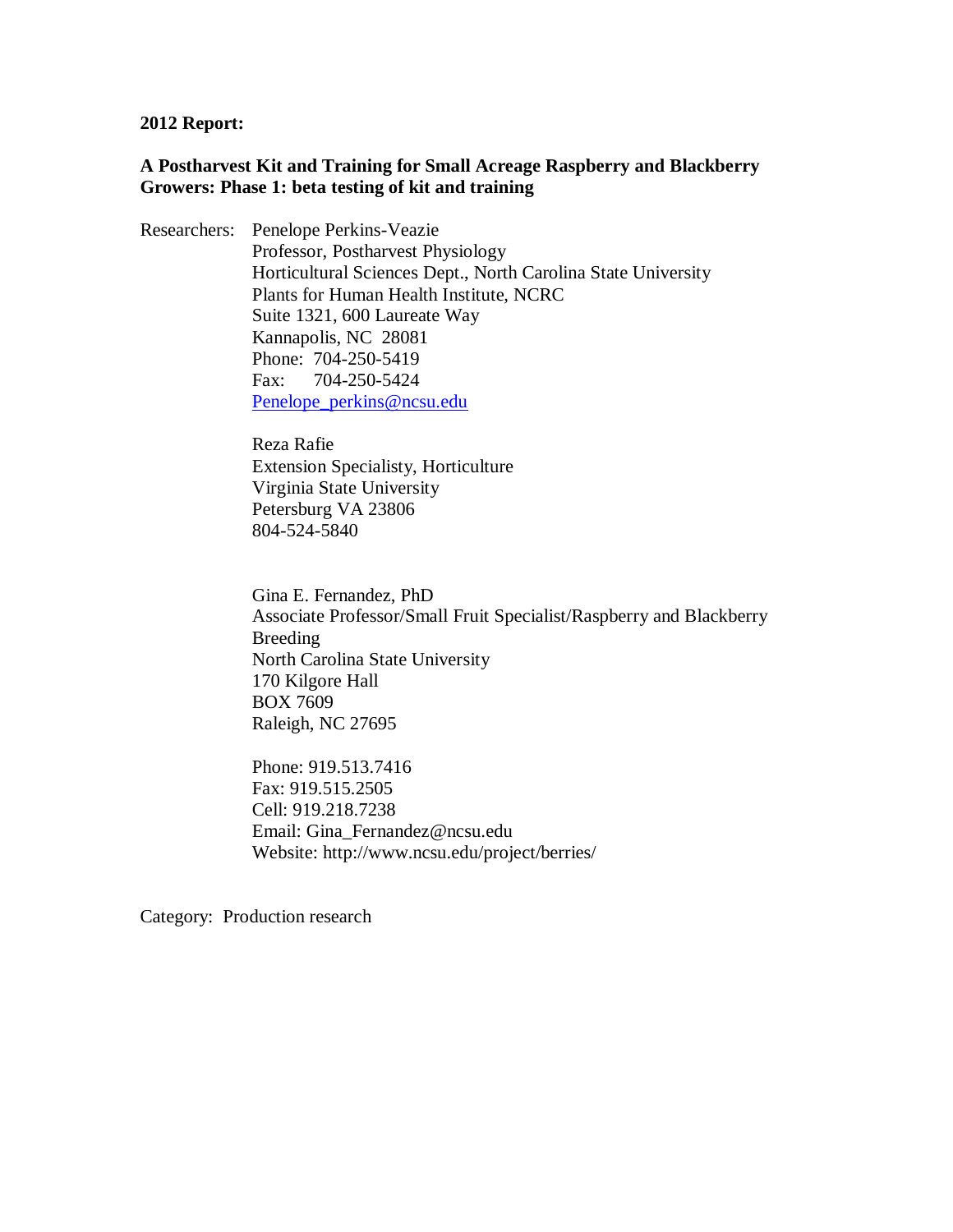## **Rationale:**

The components needed for postharvest cooling and storage of blackberries and raspberries (caneberries) involve accurate temperature measurement, good packaging, effective and rapid cooling, cold storage, and good transportation systems. For small growers, a lack of resources combined with the current loss of extension specialists become barriers to producing a quality product and competition for larger market shares. Lack of proper cooling and handling, leading to leak and fungal growth, are the biggest causes of loss for highly perishable blackberries and raspberries (Mitcham et al., 1998 http://postharvest.ucdavis.edu/PFfruits/Bushberries/ ).

The most commonly asked questions from growers are about acceptable firmness, color, pack grades, cooling and storage, and marketing displays. Fresh market caneberries are usually hand picked and packaged in the field then field heat is removed. Knowing the amount of field heat within the fruit load plus knowing how long it will take to remove field heat will give growers simple and effective tools to calculate time needed in room or forced air cooling and to determine how fruit should be moved to markets.

An area of increasing concern is food safety and liability during storage and handling. A checklist of things to look for will aid small growers in compliance for food safety principles.

# **Objectives:**

We propose to develop a kit that combines easy to use components with simple training videos and hands on training. The idea is that small growers and/or agents can easily and effectively use these tools to assimilate and use principals and practices of cooling and handling and postharvest quality. We will test this kit in two states and if successful, we will expand the project to other states.

# **Procedure:**

Hands on training will consist of meeting with growers and doing a demonstration with kit components. In addition, a video, to be posted on the NCSU blackberry and raspberry portal (http://www.ncsu.edu/enterprises/blackberries-raspberries), will show how to test fruit on the plants for firmness, and how to do each of the major steps needed for postharvest life.

If this phase of the proposed project is successful, we plan to refine the contents of the kit, fine tune the video and handouts, and expand training to other regions (Phase 2). In Phase 2 we would use the kit/video/training as part of an agent training at the Southern Region Small Fruit Consortium. And to reach a wider audience, we would like present the project at a future NARBA meeting. Phase 2 would need additional funding.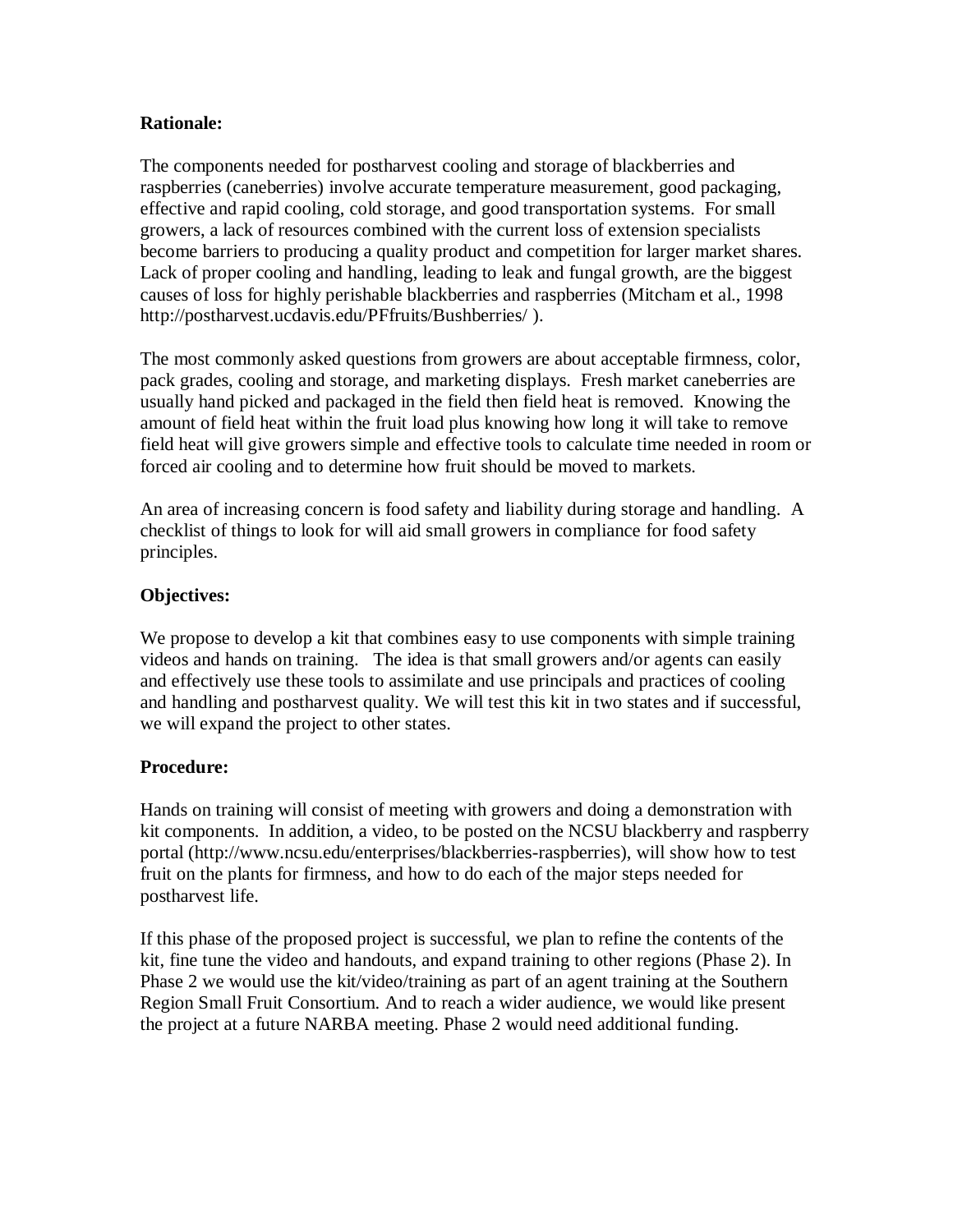# **Deliverables:**

The following kit components were developed. Kit was demonstrated to growers at the North Carolina Strawberry Expo (Charlotte, NC) and at the SE Vegetable Growers Expo (Myrtle Beach, SC), and will be presented at the NC tomato growers meeting in Asheville, NC.

## **Kit:**

- 1. infrared thermometer that can be used to check surface temperatures at the inside of a pallet of fruit
- 2. Digital probe type temperature to measure internal temperatures of fruit
- 3. Large digital readout thermometer/relative humidity to place near cooler door
- 4. portable digital refractometer to measure sweetness of fruits
- 5. anenometer to measure air flow, humidity in refrigerated storage
- 6. pocket size scale with calibration weight (to 600 g or 1.5 lb)
- 7. lens cloths and transfer pipets to clean refractometer and place juice on lens
- 8. disposable wipes to remove soil, juice from hands or equipment
- 9. Plastic insulated ice chest equipped with refreezable ice packs to carry above easily
- 10. Laminated card with important steps for harvest, handling, cooling, storage, transport, check list for food safety details
- 11. Laminated sheet with photos of fruit with problems (injured, white drupelet etc)
- 12. master with ½ and 1 pint vented clamshells to demonstrate correct air flow, smoothness of packaging, and pack, plus a sample of other types of packs such as splint boxes, pulp cups

**Attendance** at NC strawberry growers and Vegetable expo: about 50 and 30 people, respectively. The kit, fan, and trailer were used to create a special workshop on cooling, economics of cooling, and using cooling as a way to brand direct marketed fruit.

**Other equipment**: We found that a regular house fan simply was not usable to effectively cool flats of berries. Therefore, we updated and adapted a forced air cooler fan and placed it on wheels to make it easier for demonstration and for positioning in a cold room. Photos and instructions will be finished by Jan 1, 2013.

Also, a separate project tangential to this was development of the Pack N Cool, an insulated trailer that can be hooked behind a van or truck, used to transport produce to direct markets, and plugged into 110V to maintain coldness. We decided that the fan and kits needed to be part of the trailer as a full demo project for growers and extension personnel. Photos and instructions can be found at: **http://plantsforhumanhealth.ncsu.edu/**